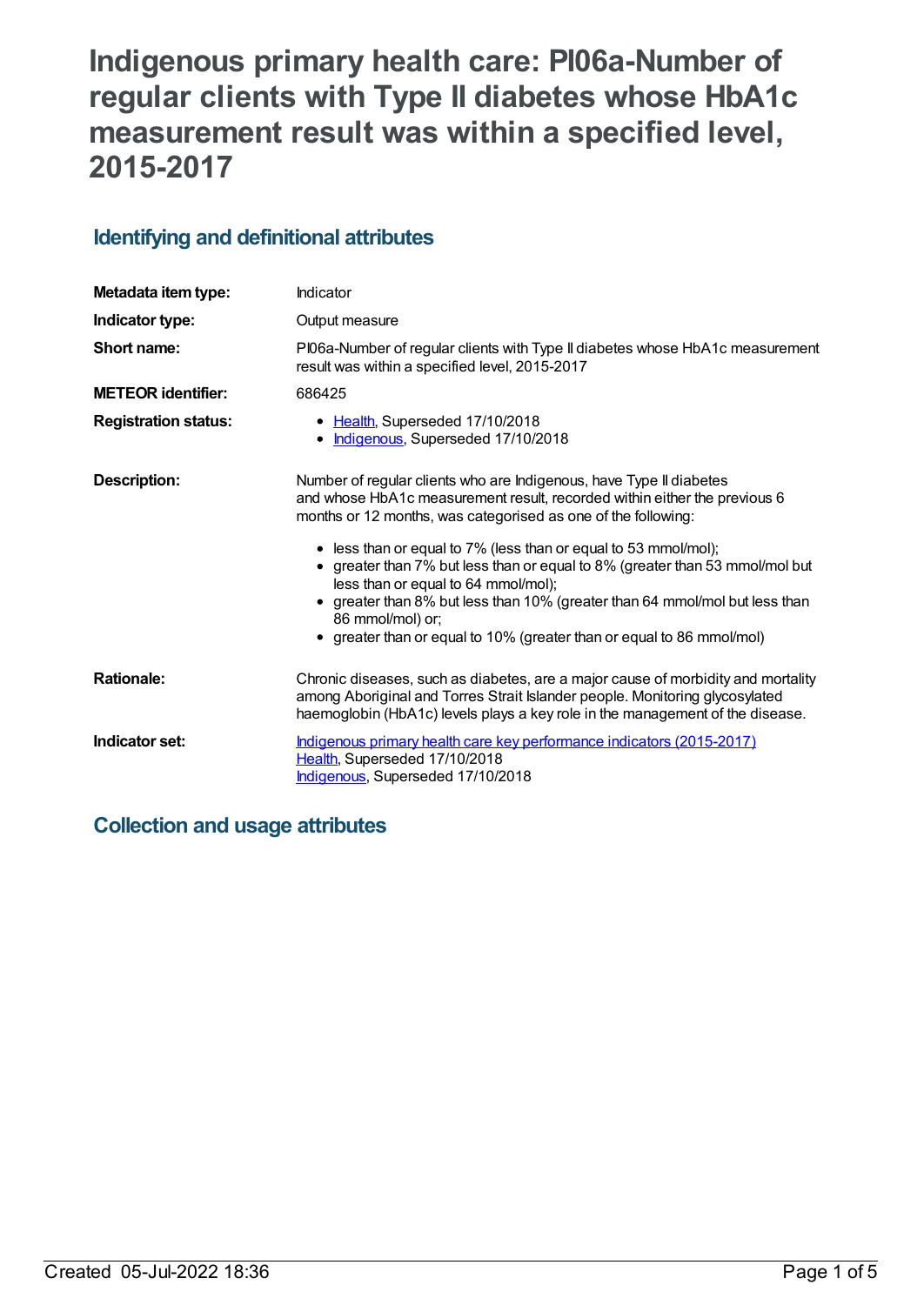| <b>Computation description:</b> | Count of regular clients who are Indigenous, have Type II diabetes and whose<br>HbA1c measurement result, recorded within either the previous 6 months or 12<br>months, was categorised as one of the following:                                                                                                                                                                                      |
|---------------------------------|-------------------------------------------------------------------------------------------------------------------------------------------------------------------------------------------------------------------------------------------------------------------------------------------------------------------------------------------------------------------------------------------------------|
|                                 | • less than or equal to 7% (less than or equal to 53 mmol/mol);<br>• greater than 7% but less than or equal to 8% (greater than 53 mmol/mol but<br>less than or equal to 64 mmol/mol);<br>• greater than 8% but less than 10% (greater than 64 mmol/mol but less than<br>86 mmol/mol) or;<br>• greater than or equal to 10% (greater than or equal to 86 mmol/mol)                                    |
|                                 | 'Regular client' refers to a client of an Australian Government Department of Health-<br>funded primary health care service (that is required to report against the Indigenous<br>primary health care key performance indicators) who has an active medical record;<br>that is, a client who has attended the Department of Health-funded primary health<br>care service at least 3 times in 2 years. |
|                                 | HbA1c: glycosylated haemoglobin.                                                                                                                                                                                                                                                                                                                                                                      |
|                                 | Exclude Type I diabetes, secondary diabetes, gestational diabetes mellitus (GDM),<br>previous GDM, impaired fasting glucose, impaired glucose tolerance.                                                                                                                                                                                                                                              |
|                                 | Presented as a number.                                                                                                                                                                                                                                                                                                                                                                                |
|                                 | Calculated separately for each HbA1c range, for each time period.                                                                                                                                                                                                                                                                                                                                     |
|                                 | Include only the most recent HbA1c measurement result from each time period.                                                                                                                                                                                                                                                                                                                          |
| <b>Computation:</b>             | Numerator only                                                                                                                                                                                                                                                                                                                                                                                        |
| <b>Numerator:</b>               | Calculation A: Number of regular clients who are Indigenous, have Type II<br>diabetes and whose HbA1c measurement result, recorded within the previous 6<br>months, was less than or equal to 7% (less than or equal to 53 mmol/mol).                                                                                                                                                                 |
|                                 | Calculation B: Number of regular clients who are Indigenous, have Type II diabetes<br>and whose HbA1c measurement result, recorded within the previous 6 months, was<br>greater than 7% but less than or equal to 8% (greater than 53 mmol/mol but less<br>than or equal to 64 mmol/mol).                                                                                                             |
|                                 | Calculation C: Number of regular clients who are Indigenous, have Type II diabetes<br>and whose HbA1c measurement result, recorded within the previous 6 months, was<br>greater than 8% but less than 10% (greater than 64 mmol/mol but less than 86<br>mmol/mol).                                                                                                                                    |
|                                 | Calculation D: Number of regular clients who are Indigenous, have Type II diabetes<br>and whose HbA1c measurement result, recorded within the previous 6 months, was<br>greater than or equal to 10% (greater than or equal to 86 mmol/mol).                                                                                                                                                          |
|                                 | Calculation E: Number of regular clients who are Indigenous, have Type II diabetes<br>and whose HbA1c measurement result, recorded within the previous 12 months,<br>was less than or equal to 7% (less than or equal to 53 mmol/mol).                                                                                                                                                                |
|                                 | Calculation F: Number of regular clients who are Indigenous, have Type II diabetes<br>and whose HbA1c measurement result, recorded within the previous 12 months,<br>was greater than 7% but less than or equal to 8% (greater than 53 mmol/mol but<br>less than or equal to 64 mmol/mol).                                                                                                            |
|                                 | Calculation G: Number of regular clients who are Indigenous, have Type II diabetes<br>and whose HbA1c measurement result, recorded within the previous 12 months,<br>was greater than 8% but less than 10% (greater than 64 mmol/mol but less than 86<br>mmol/mol).                                                                                                                                   |
|                                 | Calculation H: Number of regular clients who are Indigenous, have Type II diabetes<br>and whose HbA1c measurement result, recorded within the previous 12 months,<br>was greater than or equal to 10% (greater than or equal to 86 mmol/mol).                                                                                                                                                         |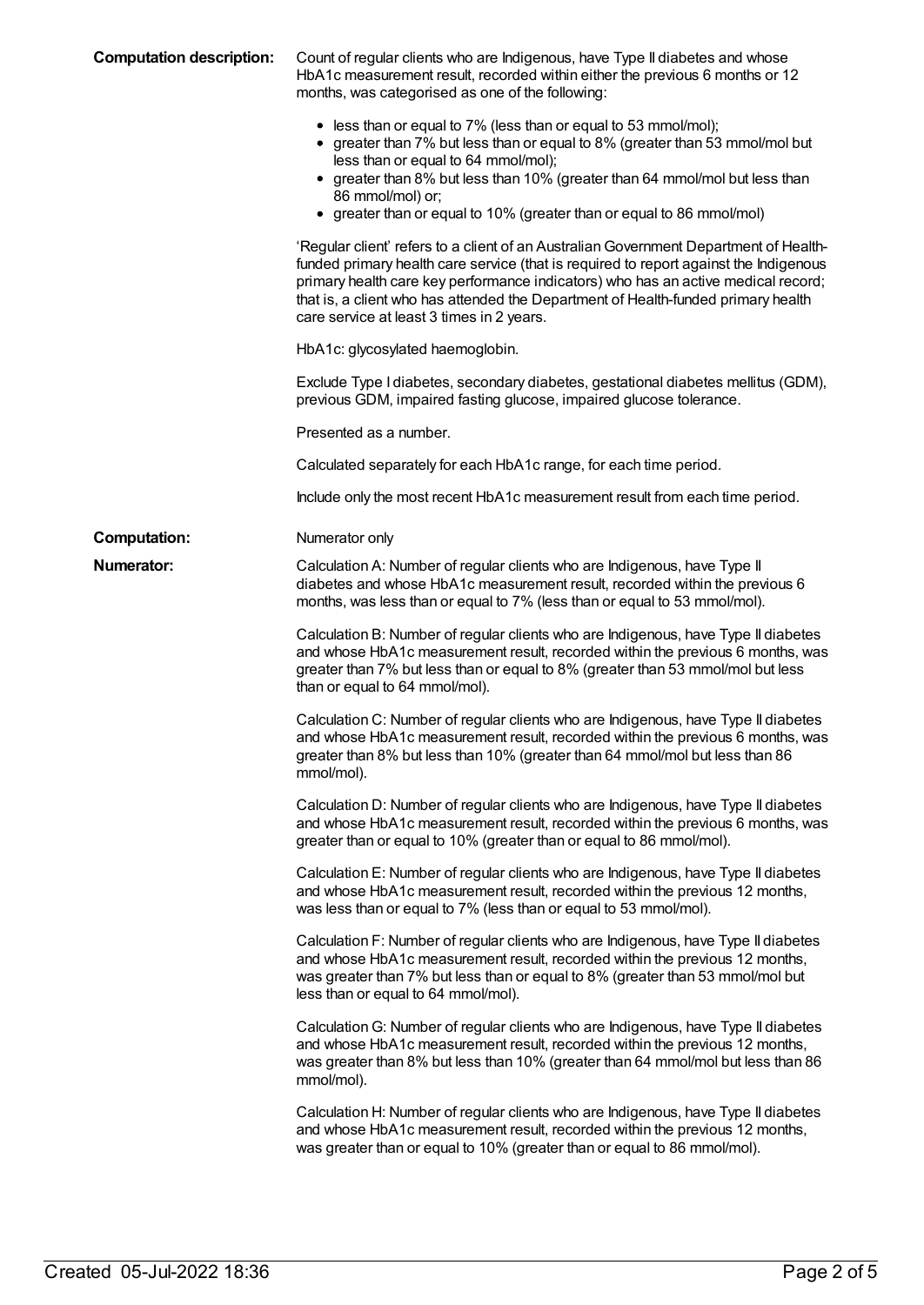[Person—diabetes](https://meteor.aihw.gov.au/content/270194) mellitus status, code NN

**Data Source**

[Indigenous](https://meteor.aihw.gov.au/content/430643) primary health care data collection

**NMDS / DSS**

[Indigenous](https://meteor.aihw.gov.au/content/686603) primary health care NBEDS 2017–18

**Guide for use**

Type II diabetes only.

#### **Data Element / Data Set**

[Person—glycosylated](https://meteor.aihw.gov.au/content/589601) haemoglobin level, code N

**Data Source**

[Indigenous](https://meteor.aihw.gov.au/content/430643) primary health care data collection

**NMDS / DSS**

[Indigenous](https://meteor.aihw.gov.au/content/686603) primary health care NBEDS 2017–18

**Guide for use**

Response to this is conditional on responding 'yes' to having had an HbA1c measurement result recorded within either the previous 6 months or 12 months.

### **Data Element / Data Set**

Person-Indigenous status, code N

**Data Source**

[Indigenous](https://meteor.aihw.gov.au/content/430643) primary health care data collection

**NMDS / DSS**

[Indigenous](https://meteor.aihw.gov.au/content/686603) primary health care NBEDS 2017–18

#### **Guide for use**

The implementation start date for this data element in the Indigenous primary health care NBEDS 2017-18 is 1 December 2017.

#### **Data Element / Data Set**

[Person—regular](https://meteor.aihw.gov.au/content/686291) client indicator, yes/no code N

#### **Data Source**

[Indigenous](https://meteor.aihw.gov.au/content/430643) primary health care data collection

#### **NMDS / DSS**

[Indigenous](https://meteor.aihw.gov.au/content/686603) primary health care NBEDS 2017–18

**Guide for use**

The implementation start date for this data element in the Indigenous primary health care NBEDS 2017-18 is 1 December 2017.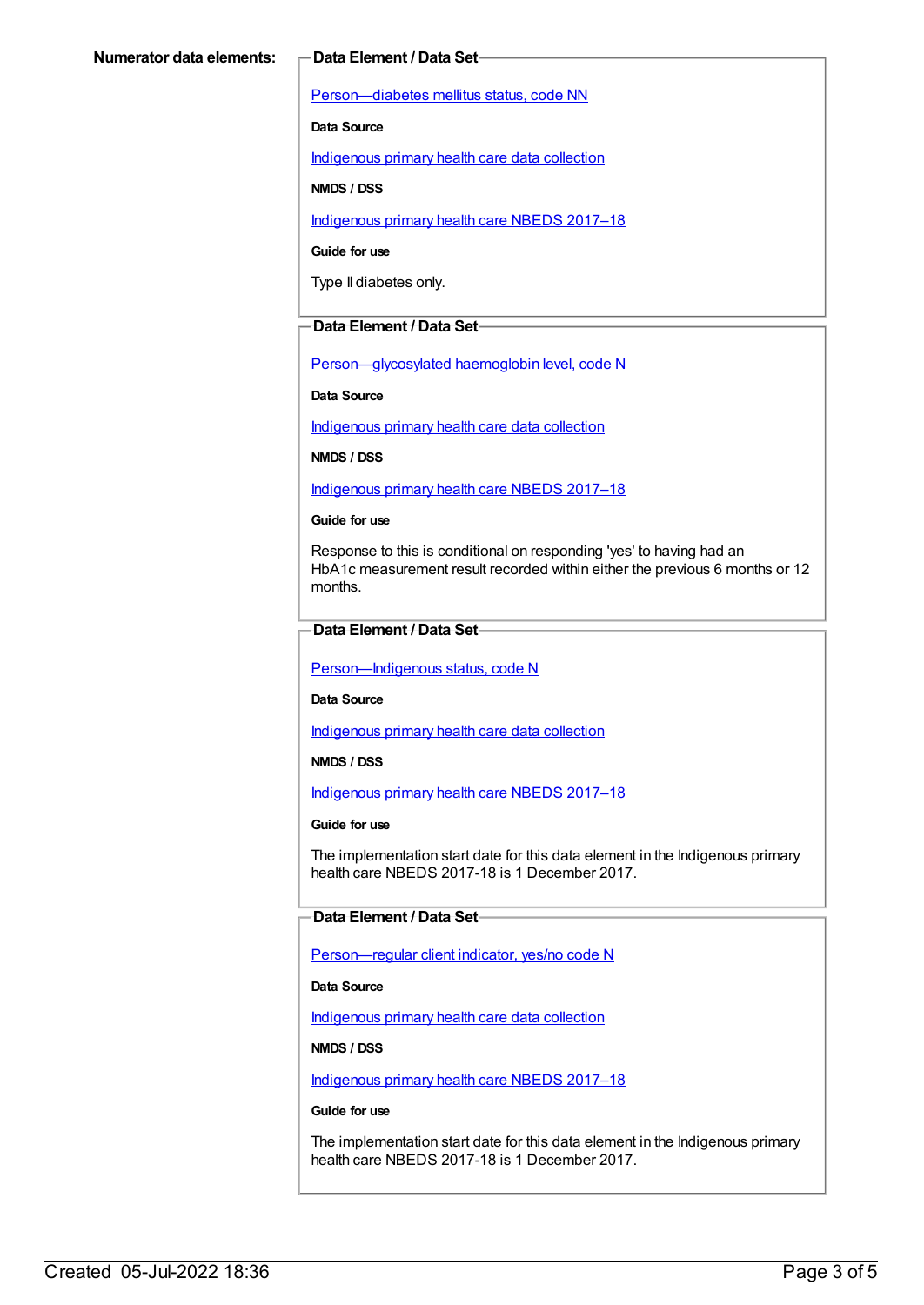| Disaggregation:                  | 1. Sex:<br>a) Male<br>b) Female                                                                                                                                |
|----------------------------------|----------------------------------------------------------------------------------------------------------------------------------------------------------------|
|                                  | 2. Age:<br>$a)$ 0-4 years<br>$b)$ 5-14 years<br>c) 15-24 years<br>d) 25-34 years<br>e) 35-44 years<br>f) 45-54 years<br>g) 55-64 years<br>h) 65 years and over |
| Disaggregation data<br>elements: | Data Element / Data Set-                                                                                                                                       |
|                                  | Person-age, total years N[NN]                                                                                                                                  |
|                                  | Data Source                                                                                                                                                    |
|                                  | Indigenous primary health care data collection                                                                                                                 |
|                                  | NMDS / DSS                                                                                                                                                     |
|                                  | Indigenous primary health care NBEDS 2017-18                                                                                                                   |
|                                  | Data Element / Data Set-                                                                                                                                       |
|                                  | Person-sex, code X                                                                                                                                             |
|                                  | <b>Data Source</b>                                                                                                                                             |
|                                  | Indigenous primary health care data collection                                                                                                                 |
|                                  | NMDS / DSS                                                                                                                                                     |
|                                  | Indigenous primary health care NBEDS 2017-18                                                                                                                   |
|                                  | Guide for use                                                                                                                                                  |
|                                  | The implementation start date for this data element in the Indigenous primary<br>health care NBEDS 2017-18 is 1 December 2017.                                 |

# **Representational attributes**

| <b>Representation class:</b> | Count   |
|------------------------------|---------|
| Data type:                   | Real    |
| Unit of measure:             | Person  |
| Format:                      | N[N(6)] |
|                              |         |

### **Indicator conceptual framework**

**Framework and dimensions:** [Effective/Appropriate/Efficient](https://meteor.aihw.gov.au/content/410681)

# **Data source attributes**